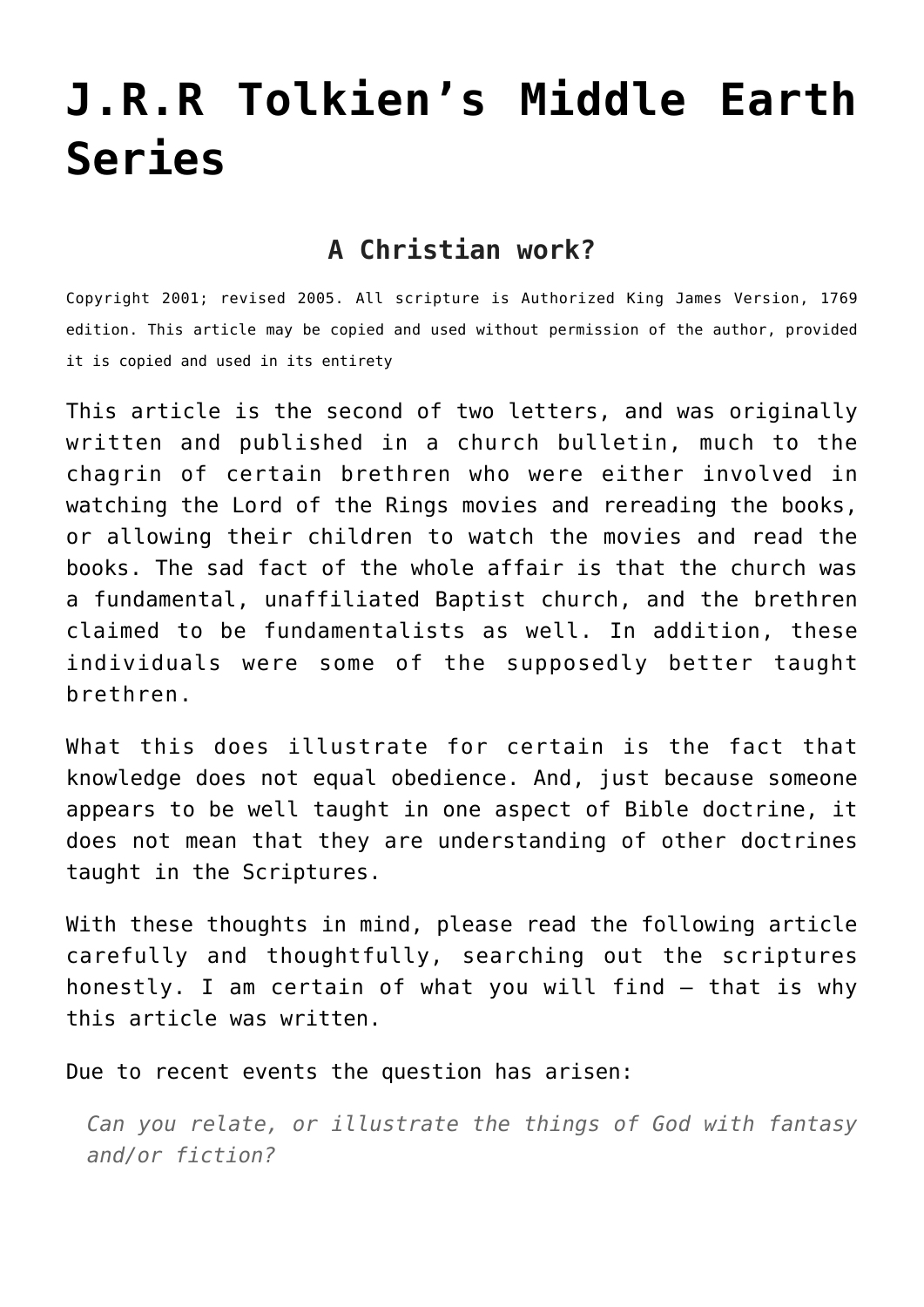Now this is a proper question to address in this time in history, as many believe that it is entirely possible to show the principles and truth of the word of God with situations and stories that have no basis in fact. In short, the stories told are not even remotely true.

However, before beginning let's look at what is already known about the series of books dealing with hobbits, orcs, elves, wizards and the like.

This is what we do know from J.R.R Tolkien himself; that the entire Middle Earth series (The Silmarillion, The Hobbit, and The Lord of the Rings trilogy) were revised by Tolkien to more effectively present Catholic elements and doctrine without revealing that was what he was doing. Moreover, Tolkien used many elements of Norse religion ((This is politely called "mythology." Although I suspect the Norse would have taken much umbrage at calling their religion a myth.)) in the setting and storyline of the books.

The above two things we know for certain. There are sufficient quotes from Tolkien himself in his letters to substantiate this. What this means is that one is reading about and being entertained by false religion, and another gospel. ((Though the following may seem bold, it really is not, it is a simple statement of fact: All false religions present another gospel. That is why they exist. The authors of false religion do not like the true Gospel, and thus set about to "create" another "gospel.")) The question here is: Can this false religion/fantasy/fiction present the truths of God? While we are at it, let's also ask another question: Why is "mainstream Christianity" so bent on promoting this series, along with other fantasy/fiction works such as The Lion the Witch and the Wardrobe, and The Chronicles of Narnia as "Christian" writing?

In answering the first question, let's consider another question. This question is of the greatest import, and most germane to the entire issue. *Can you tell the truth with an*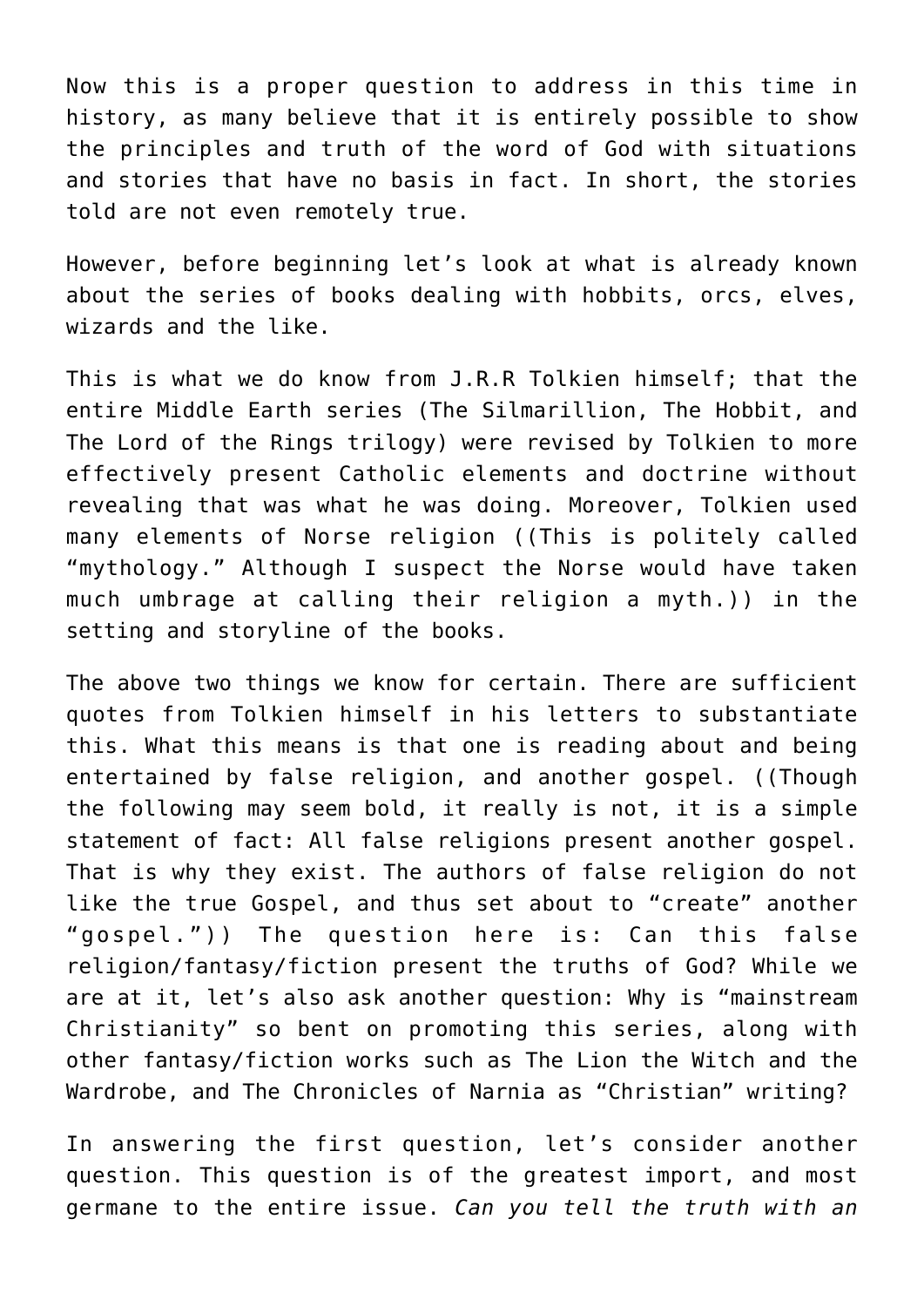*untruth (or a lie)?* ((The only difference between an "untruth" or something that is false, and a lie, is the intent of the one delivering the false information. An untruth may, or may not be identifiably used for a deception. A lie is always used in the commission of a deception.

However, the above is only man's way of looking at it. It is not the LORD God's way of looking at it. Regardless of the intent, anything that is untrue, is still unrighteous and sin. Moreover, God cannot and will not use it for His purposes. God hates those things that are false.))

*Think about it . . .*

With the above question in mind, it is imperative to first define some terms with commonly accepted, proper dictionary definitions *in the context of this discussion.* All definitions are from the Oxford English Dictionary of the English Language. Although this will be long, it is essential to one's understanding of the issue at hand.

Fantasy:

3. Delusive imagination, hallucination; the fact or habit of deluding oneself by imaginary perception or reminiscences *(Obs.)*

4. Imagination; the process or the faculty of forming mental representations of things not actually present. Fiction:

3. The action of feigning or inventing imaginary incidents, existences, states of things, etc., whether for the purpose of deception or otherwise.

4. The species of literature which is concerned with the narration of imaginary events and the portraiture of imaginary characters; fictitious composition.

5. A supposition known to be at variance with fact, but conventionally accepted for some reason of practical convenience, conformity with traditional usage, decorum, or the like.

Invention:

1. The action, faculty, or manner of inventing.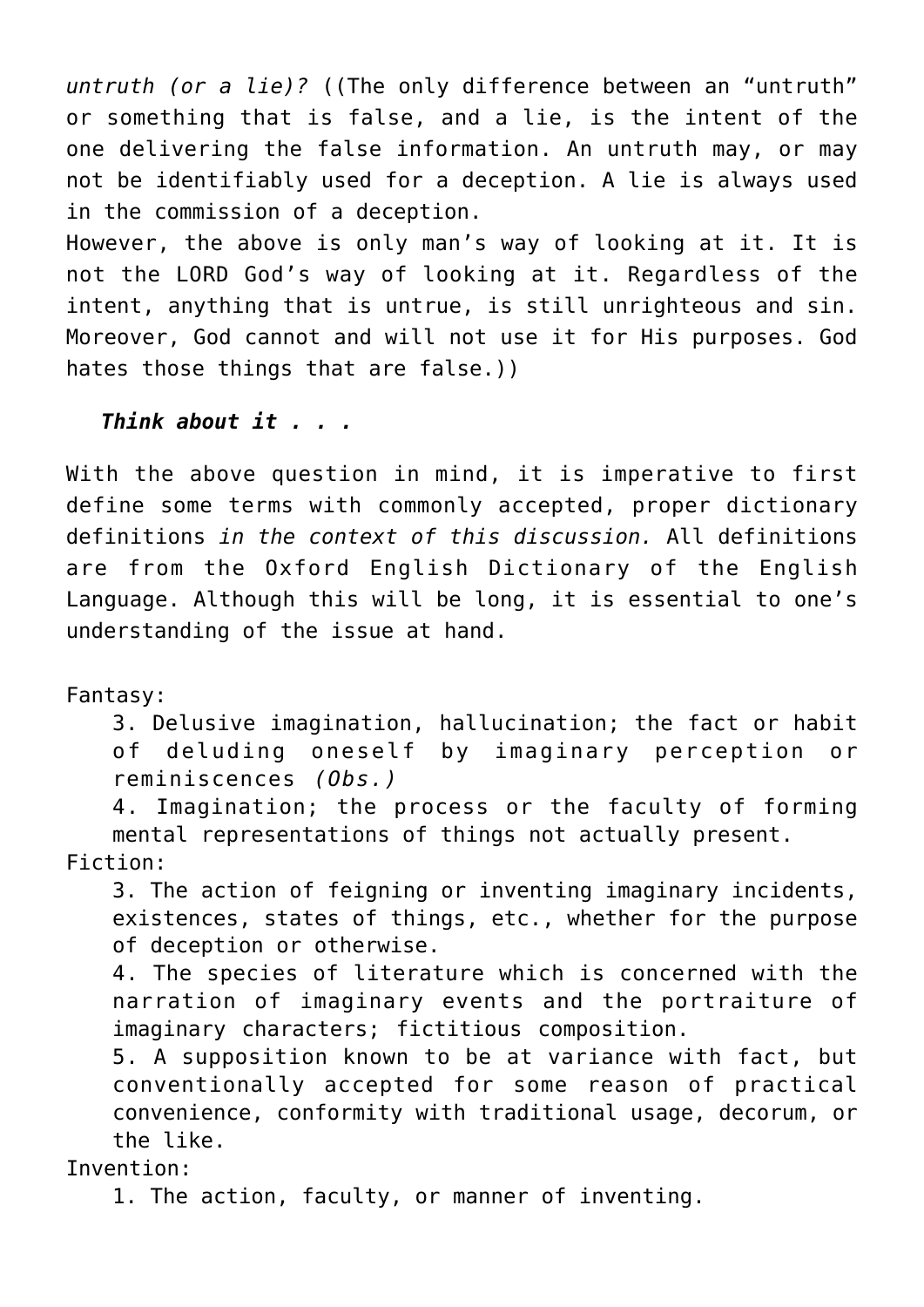2. The action of devising, contriving, or making up; contrivance, fabrication.

4. The faculty of inventing or devising; power of mental creation or construction; inventiveness.

6. Something devised; a method of action, etc., contrived by the mind; a device, contrivance, design , plan, scheme. 7. A work or writing as produced by exercise of the mind or

imagination; a literary composition. *(Obs)*

8. A fictitious statement or story; a fabrication, fiction, figment.

#### Truth:

1. The quality of being true.

2. One's faith or loyalty as pledged in a promise or agreement; solemn engagement or promise, a covenant *(Obs)* 3. Faith, trust, confidence.

4. Disposition to speak or act truly or without deceit; truthfulness, veracity, sincerity; formerly sometimes in a wider sense: Honesty, uprightness, righteousness, virtue, integrity.

5. Conformity with fact; agreement with reality; accuracy, correctness, verity (of statement or thought).

6. Agreement with a standard or rule; accuracy, correctness; *spec.* accuracy of position or adjustment.

7. Genuineness, reality, actual existence.

8.True statement or account; that which is in accordance with the fact.

9. True religious belief or doctrine; orthodoxy.

9b. Conduct in accordance with the divine standard; spirituality of life and behavior.

10. That which is true, real, or actual; reality.

11. The fact or facts, the actual state of the case; matter or circumstance as it really is.

12. A true statement or proposition; a point of true belief; a true doctrine; a fixed or established principle; a verified fact, a reality.

Now, about that last question: In Romans there are two passages found that deal with whether or not we can present (or illustrate) the truth with a falsehood, and grace with sin. ((The principle here is the same.))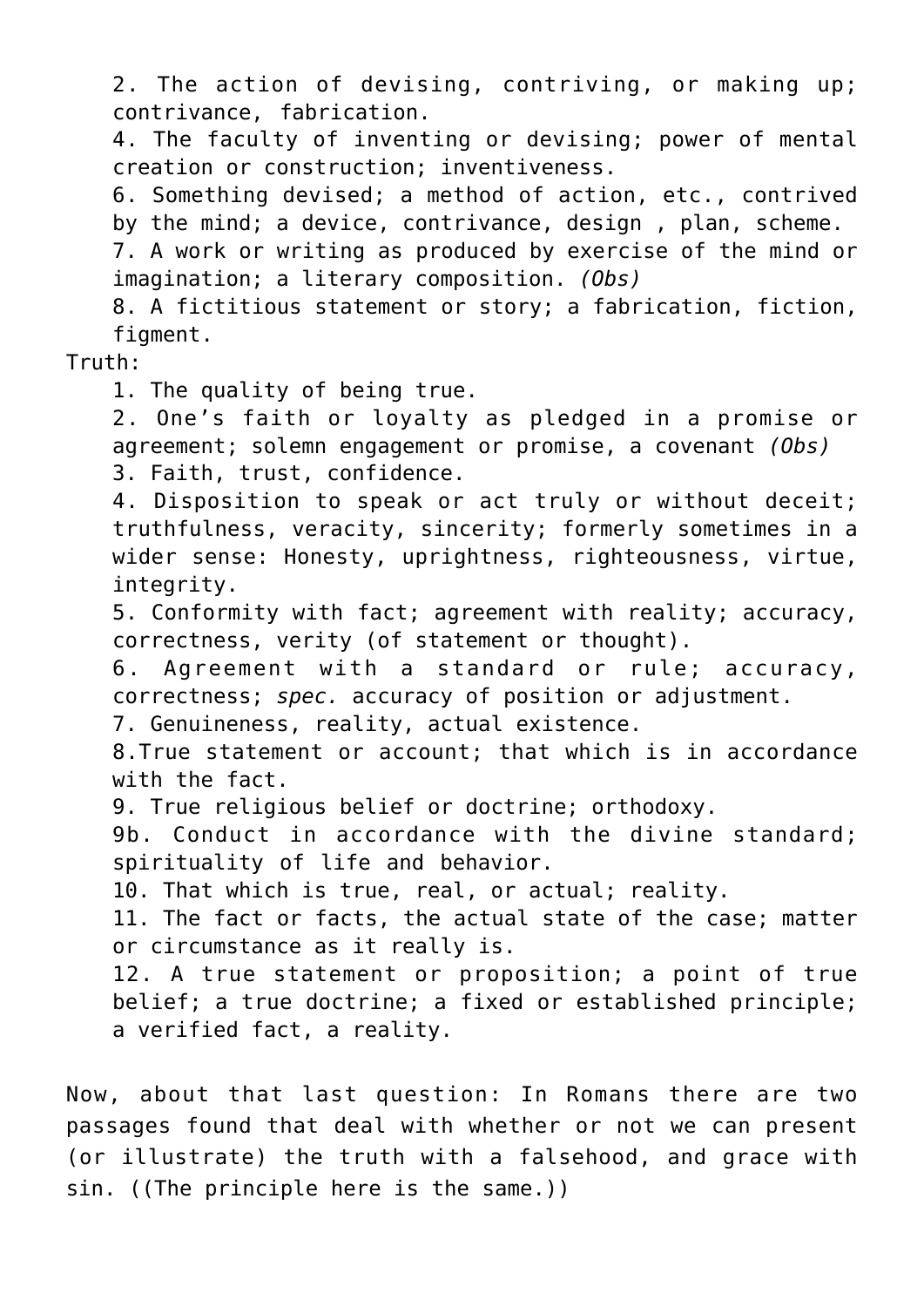For if the truth of God hath more abounded through my lie unto his glory; why yet am I also judged as a sinner? And not rather, (as we be slanderously reported, and as some affirm that we say,) Let us do evil, that good may come? whose damnation is just. *(Romans 3:7-8)*

What shall we say then? Shall we continue in sin, that grace may abound? God forbid. How shall we, that are dead to sin, live any longer therein? *(Romans 6:1-2)*

Doesn't the contrast between the truth of God and a lie become more stark, and more discernible the worse the lie? Certainly it does — *but only if you already know the truth*. Moreover, you are still committing sin against God, whom you say you serve.

Can I then say that I make the truth of God more glorious the worse I sin, and the more I lie?

*No, absolutely not.*

How can one carry the name of the Lord, and all the while smear His name in the mud by association because they think they can still engage in the same wickedness they engaged in before they were "saved."

Why then am I found at fault for my sin? Because sin is still sin. No matter what veneer one attempts to put on it, sin has been, is now, and will always be — sin. Moreover, God hates sin.

Why don't we just do all manner of wickedness so that the truth and glory of God shines forth to the uttermost? Moreover, why isn't Satan the greatest preacher of the Gospel?

And, why does He state that my damnation is just for this attitude? Because it is not the same as God's attitude. For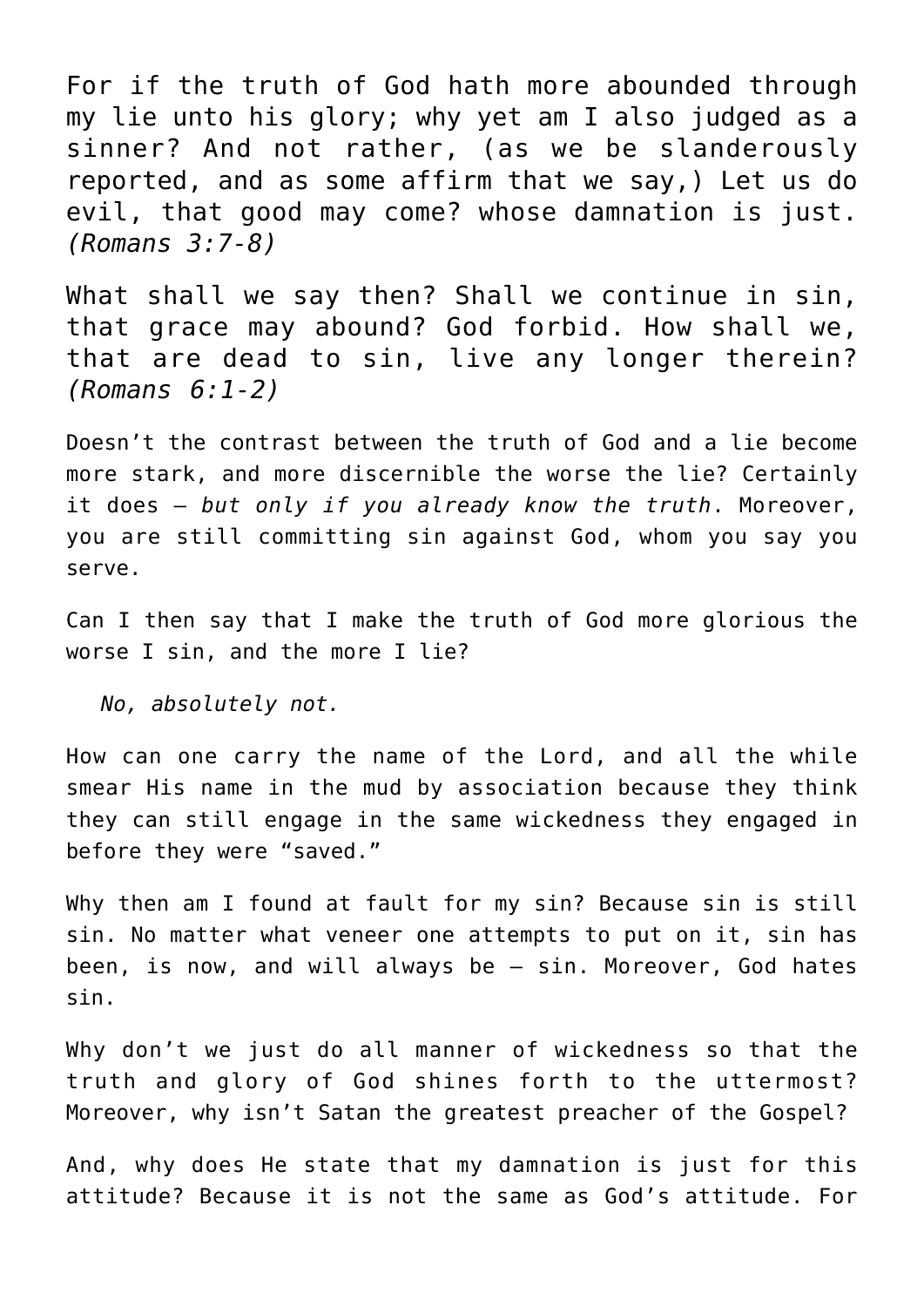one to avoid condemnation before God, one must have the same attitude towards sin as God, and be every bit as righteous as God. In other words, one must be in total agreement with God in everything they do.

Of course the short answer to all this is that you cannot make a picket fence white by painting it black. Somehow it just doesn't work. Neither can you brighten a room by turning off all the lights and painting the walls black. And just to beat a dead horse – You cannot arrive at a place by traveling away from it.

The principle is this:

*Evil and wickedness will never, never, present the truth of righteousness and the glory of God.*

To say that it can, is to call evil good, and good evil. That which is false (a lie) can never present the truth.

Now if one decides to present the truth of God, and proclaim the Gospel by living worldly, enjoying the things of this world and fulfilling our lusts – what are they actually doing? And, what will they be called? The answer is quite plain: They will be perverting the Lord's gospel, and changing it into their own gospel. Thus, the condemnation given in Galatians 1:8-9 will apply to them (or us) as well.

But though we, or an angel from heaven, preach any other gospel unto you than that which we have preached unto you, let him be accursed. As we said before, so say I now again, If any *man* preach any other gospel unto you than that ye have received, let him be accursed. *(Galatians 1:8-9)*

As for the second question which is "And, what will they be called?" Without doubt, "hypocrite" is probably the word that will be most often used.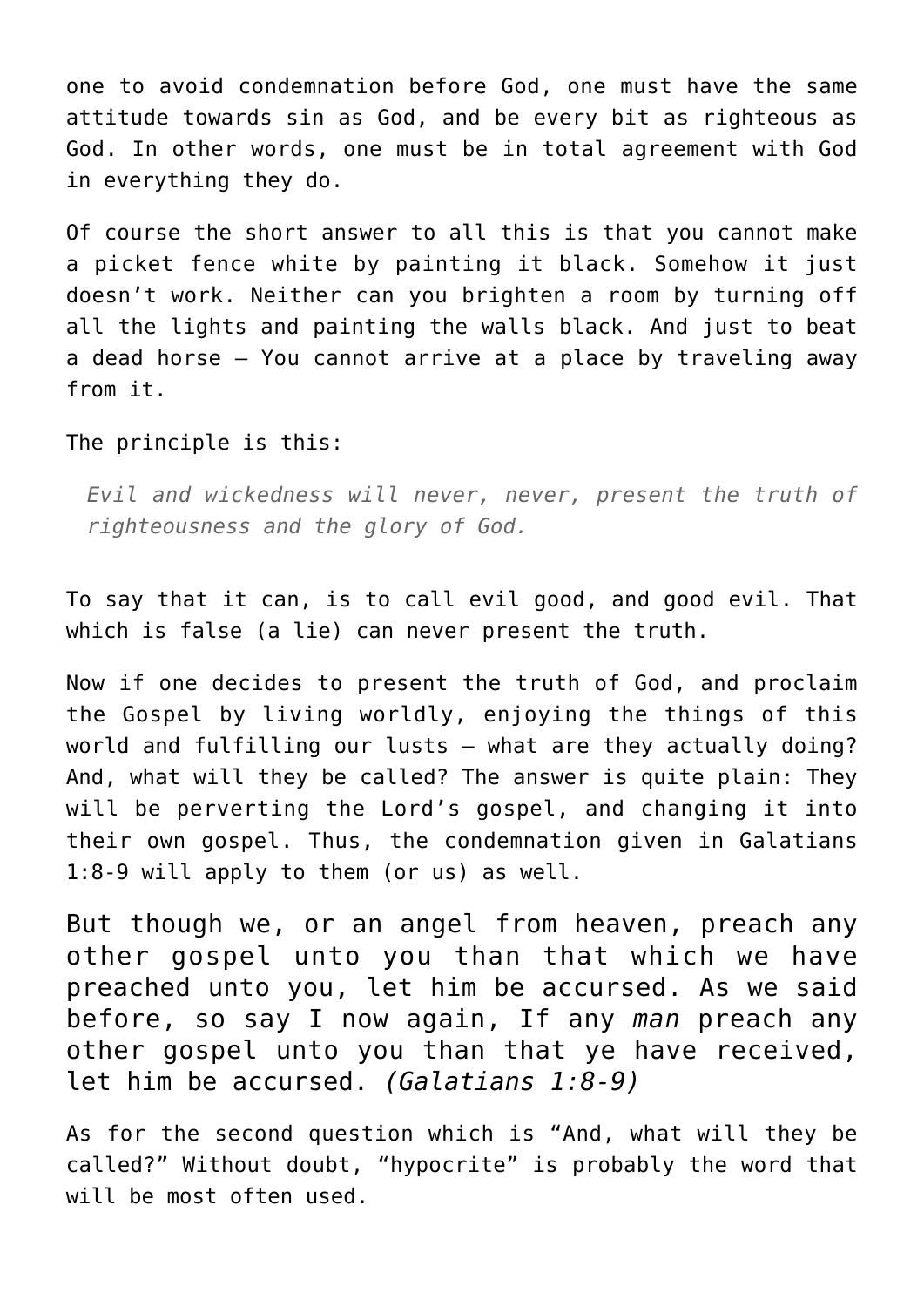What does all this have to do with the book "Finding God in the Lord of the Rings" and the newspaper article "Tolkien's "Lord of the Rings" has foundation in Christianity"? Everything actually. You see, the authors of the book and the article have shown their ignorance of biblical principle in their failure to include certain facts, and as a result have drawn mistaken conclusions.

**First,** they do not understand the biblical principle presented above: That you cannot tell the truth using that which is false.

**Second,** they declare that J.R.R. Tolkien was a Christian based upon Tolkien's own perception of what Christianity is.

**Third,** they obviously do not take the word of God literally.

**Lastly**, they do not understand that the one true religion, the pure religion, and the original pure doctrine – *is Christianity.*

**1**. Beginning at the last point first – The Bible (the right one, the KJV) plainly teaches that the Gospel was preached to Adam after the fall, by Christ Himself as is given in Genesis 3:14-15, 21.

And the LORD God said unto the serpent, Because thou hast done this, thou *art* cursed above all cattle, and above every beast of the field; upon thy belly shalt thou go, and dust shalt thou eat all the days of thy life: And I will put enmity between thee and the woman, and between thy seed and her seed; it shall bruise thy head, and thou shalt bruise his heel. *(Genesis 3:14-15)*

Unto Adam also and to his wife did the LORD God make coats of skins, and clothed them. *(Genesis 3:21)*

In the above passages note that the enmity spoken of exists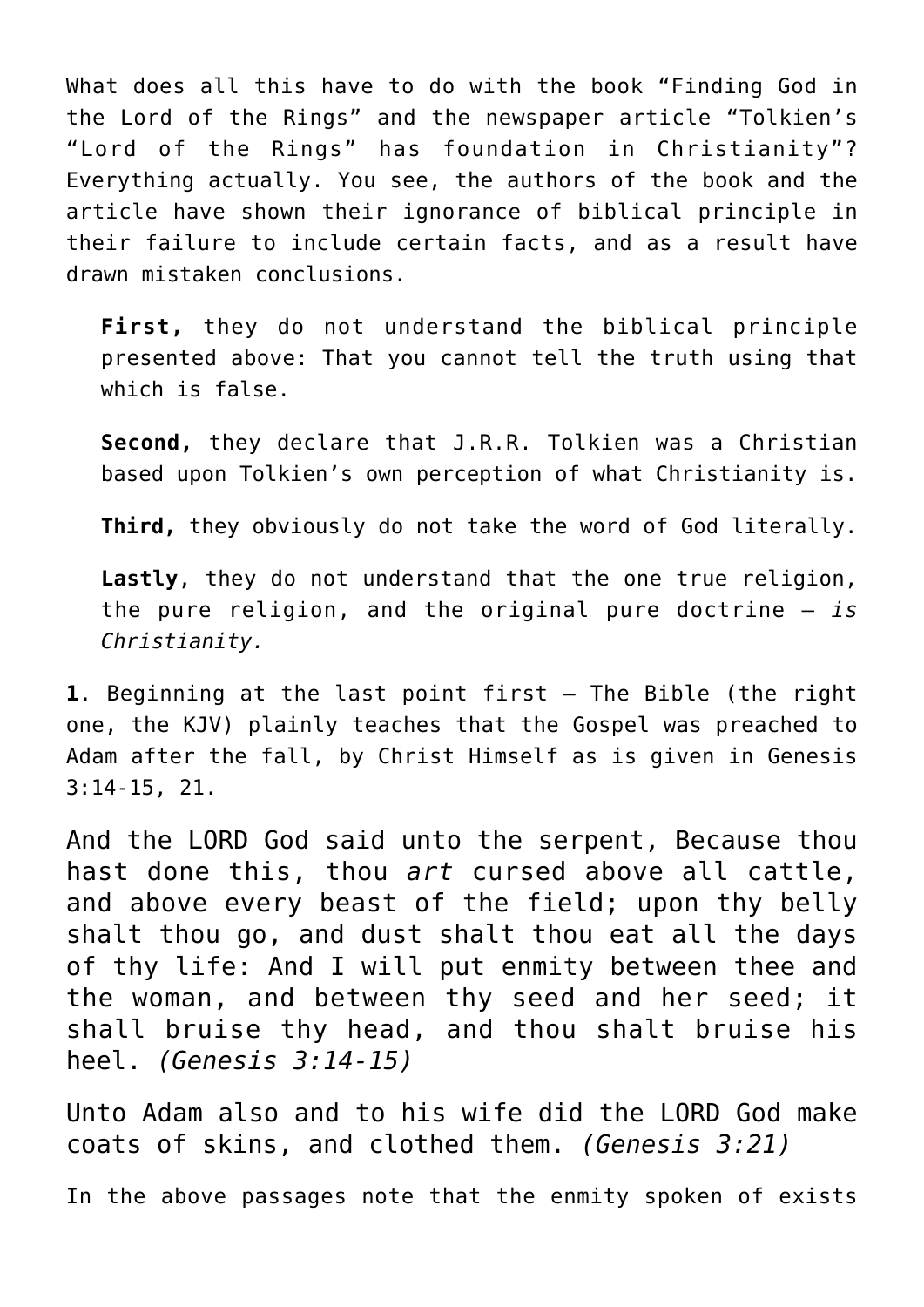expressly between the seed of the serpent and the seed of the woman only. This statement excludes the seed of the man (or 'of Adam') meaning that the conflict spoken of will be between one born of a virgin and those who are the children of the Devil. Moreover, in the following verse (v. 21) the LORD expressly uses animal skins to cloth Adam and Eve instead of any of the other materials that could have been used. This plainly indicates that the LORD God shed blood to cover (or clothe) Adam of Eve.

Furthermore, it was understood plainly by Abel, as Abel testifies to this day in the word of God.

And in process of time it came to pass, that Cain brought of the fruit of the ground an offering unto the LORD. And Abel, he also brought of the firstlings of his flock and of the fat thereof. And the LORD had respect unto Abel and to his offering: But unto Cain and to his offering he had not respect. And Cain was very wroth, and his countenance fell. *(Genesis 4:4-5)*

By faith Abel offered unto God a more excellent sacrifice than Cain, by which he obtained witness that he was righteous, God testifying of his gifts: and by it he being dead yet speaketh. *(Hebrews 11:4)*

What was it about Abel's offering that was acceptable to God? And Cain's offering that was not? Perhaps it is this parallel passage from Leviticus that makes it clear:

When a ruler hath sinned, and done *somewhat* through ignorance *against* any of the commandments of the LORD his God *concerning things* which should not be done, and is guilty; Or if his sin, wherein he hath sinned, come to his knowledge; he shall bring his offering, a kid of the goats, a male without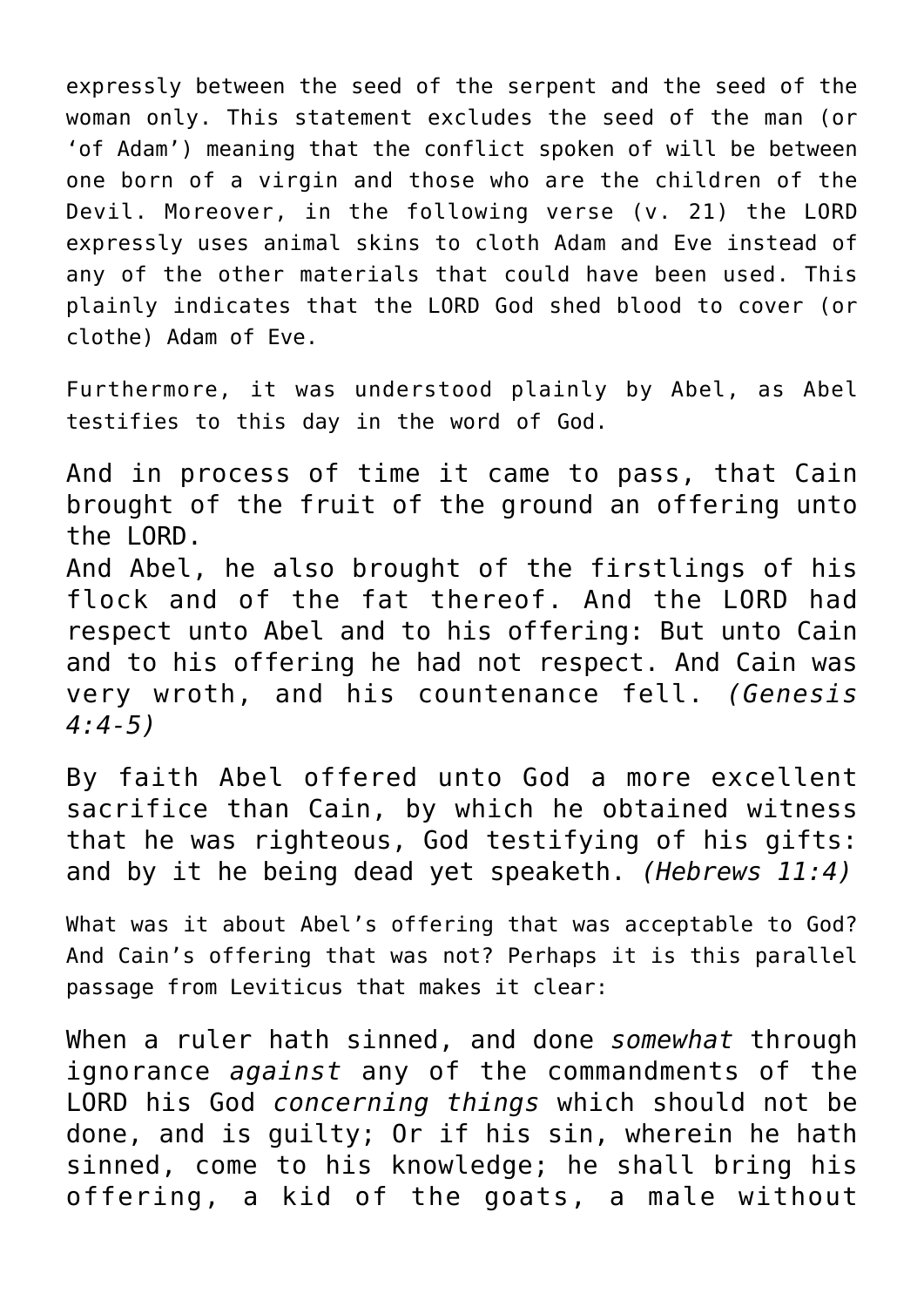blemish: And he shall lay his hand upon the head of the goat, and kill it in the place where they kill the burnt offering before the LORD: it *is* a sin offering.

And the priest shall take of the blood of the sin offering with his finger, and put *it* upon the horns of the altar of burnt offering, and shall pour out his blood at the bottom of the altar of burnt offering. And he shall burn all his fat upon the altar, as the fat of the sacrifice of peace offerings: and the priest shall make an atonement for him as concerning his sin, and it shall be forgiven him. *(Leviticus 4:22-26)*

This is one of many sacrifices that Israel was required to perform. The primary purpose of these sacrifices are explained in Hebrews, chapter nine:

Now when these things were thus ordained, the priests went always into the first tabernacle, accomplishing the service *of God*. But into the second *went* the high priest alone once every year, not without blood, which he offered for himself, and *for* the errors of the people:The Holy Ghost this signifying, that the way into the holiest of all was not yet made manifest, while as the first tabernacle was yet standing: Which *was* a figure for the time then present, in which were offered both gifts and sacrifices, that could not make him that did the service perfect, as pertaining to the conscience; *Which stood* only in meats and drinks, and divers washings, and carnal ordinances, imposed *on them* until the time of reformation. But Christ being come an high priest of good things to come, by a greater and more perfect tabernacle, not made with hands, that is to say, not of this building; Neither by the blood of goats and calves, but by his own blood he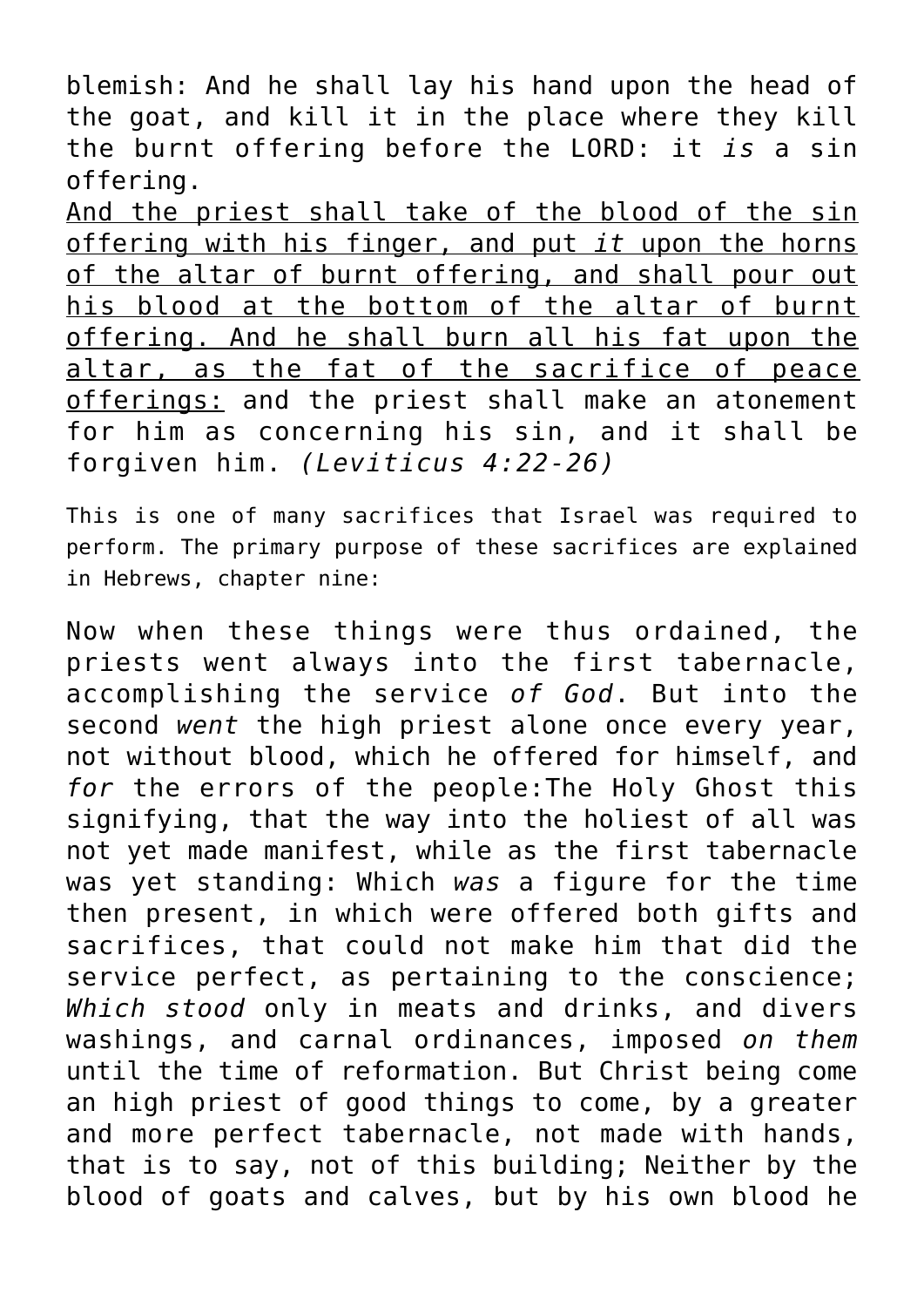entered in once into the holy place, having obtained eternal redemption *for us. (Hebrews 9:6-12)*

All of the above passages of Scripture speak plainly to the fact that Abel's sacrifice of the blood and fat of a lamb was consistent with the picture the LORD wanted presented concerning His sacrifice on the cross in atonement for our sin. This makes Abel a prophet of the LORD and thus sheds light on another passage from Luke, chapter one:

And his father Zacharias was filled with the Holy Ghost, and prophesied, saying, Blessed *be* the Lord God of Israel; for he hath visited and redeemed his people, And hath raised up an horn of salvation for us in the house of his servant David; As he spake by the mouth of his holy prophets, which have been since the world began: . . . *(Luke 1:67-70)*

Which also completes the proof from the Scripture that the gospel has always been the same for everyone, and was preached from the beginning. First, we find it preached by the LORD Himself unto Adam and Eve, and then by Abel unto Cain.

However, we are also shown that Cain rejected the gospel and attempted to substitute his own form of sacrifice and have the LORD accept it. Thus, the first perversion of the gospel was by Cain as the passage from Genesis, chapter four stated:

And in process of time it came to pass, that Cain brought of the fruit of the ground an offering unto the LORD. And Abel, he also brought of the firstlings of his flock and of the fat thereof. And the LORD had respect unto Abel and to his offering: But unto Cain and to his offering he had not respect. And Cain was very wroth, and his countenance fell. *(Genesis 4:4-5)*

In so doing, Cain created the first false religion by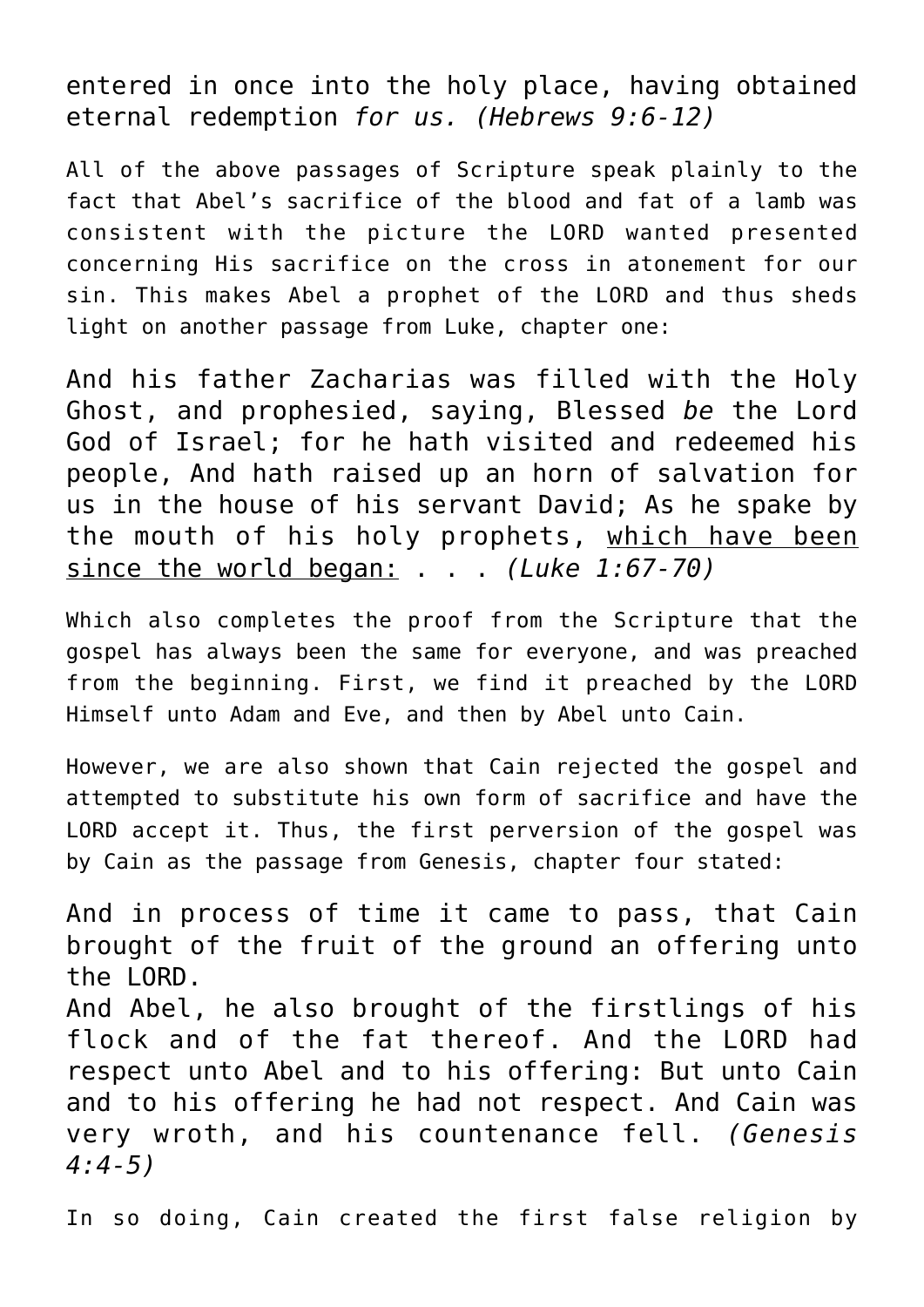illustrating the sacrifice of Christ to come as a sacrifice that did not require blood to be shed. In short, Cain denied a basic truth of the gospel  $-$  "And almost all things are by the law purged with blood; and without shedding of blood is no remission." *(Hebrews 9:22)*

With this plainly understood, we can put two other biblical points with it and understand, that if we look hard enough, we can find God in anything, and *all religions have their foundation in Christianity*.

The first thing to factor with Christianity being the one true religion — *that God created everything.* There is no other Creator. Neither man, nor the Devil and his angels, create anything. In the Gospel of John, chapter one, the Scripture is very express about this:

In the beginning was the Word, and the Word was with God, and the Word was God. The same was in the beginning with God. All things were made by him; and without him was not any thing made that was made. *(John 1:1-3)*

All man and the fallen angels can do is pervert that which already exists. Therefore, if we add these elements to one other element then it gives us the complete picture. The last element to add is the fact that *all things were made to show the glory of God.*

The heavens declare the glory of God; and the firmament sheweth his handywork. Day unto day uttereth speech, and night unto night sheweth knowledge. *There is* no speech nor language, *where* their voice is not heard. Their line is gone out through all the earth, and their words to the end of the world. In them hath he set a tabernacle for the sun, . . . *(Psalm 19:1-4)*

These things now made plain, it should be clear that what the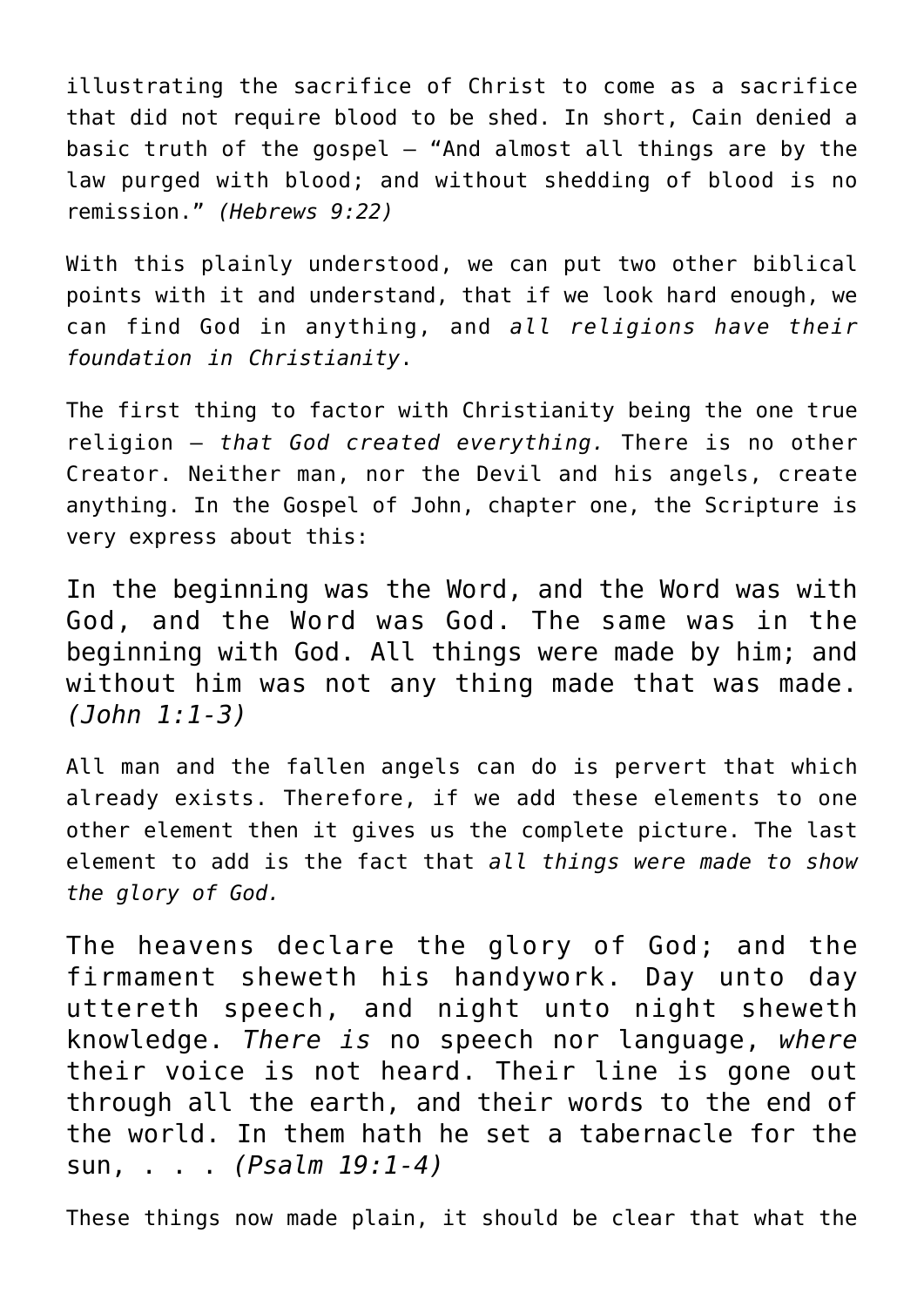authors stated is deceptive. Sure we can "find God in the Lord of the Rings," just like we can find God in Mormonism, or Catholicism, or Wicca, etc., etc. Yes, we can certainly state that "Lord of the Rings" has a Christian foundation. All false religions do, even Greco-Roman and Norse "mythology." (Just take a long look a Hinduism, it has some remarkable similarities to Christianity.)

**2**. The authors and defenders of Tolkein's works (along with all other "Christian Fiction") obviously do not take the word of God literally. How do I know this? These are the very same people that state that there is no difference between the Bible versions. Yes, James Dobson and Focus on the Family, Jim Ware, World Magazine, et al., will declare that the NIV, NASB, NKJV, NCV, NJB, etc., etc. are all the same. For this to be true one must make the Scripture into allegory. You know — Lazarus and the rich man — that didn't really happen. The pool at Bethesda — it never really existed. Literal seven day (24 hour day) creation — not really, etc., etc.

**3**. The proponents of Tolkien's works also promote him as a Christian. This is based upon Tolkien's own claim of being a Christian. J.R.R. Tolkien had a flawed perception of true Christianity. Tolkien himself stated in one of his letters, specifically Letter #142:

*"The Lord of the Rings is of course a fundamentally religious and Catholic work; unconsciously so at first, but consciously in the revision. That is why I have not put in, or have cut out, practically all references to anything like 'religion', to cults or practices, in the imaginary world. For the religious element is absorbed into the story and the symbolism."*

#### And from Letter #195:

*"Actually I am a Christian, and indeed a Roman Catholic, so that I do not expect 'history' to be anything but a 'long*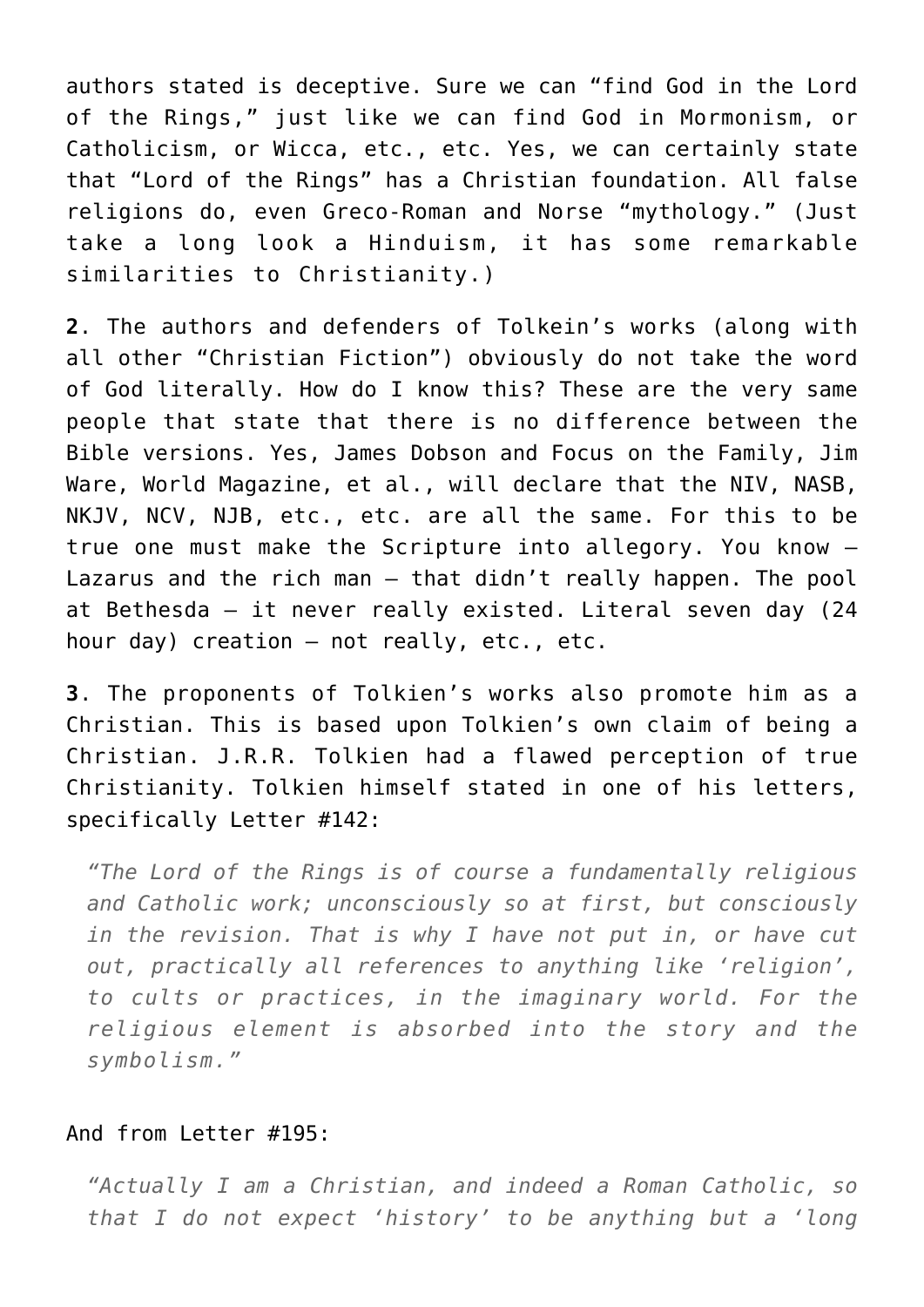*defeat' – though it contains (and in a legend may contain more clearly and movingly) some samples or glimpses of final victory."*

What would cause the apologists for Tolkien to say that Catholicism is Christianity? It is because their own perception of Christianity and what a Christian is, is horribly flawed. James Dobson is a Nazarene, and still holds firmly to Nazarene doctrine — especially the doctrine of "saved by grace, kept by works." It is not any different for Jim Ware who attended Fuller Theological Seminary. FTS is totally ecumenical, so much so that FTS has no difficulty preparing men and women for positions in the ministry of both Calvinist and Arminist denominations. Jim Ware sees no problem with this. Apparently, Jim Ware sees no problem in "misquoting" either, as he misquoted Tolkien by stating "The Lord of the Rings is of course a fundamentally religious and *Christian* work;" instead of the actual "*Catholic* work;" in a Focus on the Family, Family magazine article supporting the Lord of the Rings.

To be plain – Catholicism is NOT Christianity. There is no part of Catholic doctrine that is Christian.

**4**. Finally, you cannot tell the truth with a lie. I know many point to that verse in Romans that declares "Yea, let God be true and every man a liar" and yet we are flawed vessels carrying the truth. Seems contradictory doesn't it? But is it really? What is the difference between the Lost and the Saved? I think the apostle Paul expressed it best (given him by the Holy Ghost) in Galatians 2:20 which states "I am crucified with Christ: nevertheless I live; yet not I, **but Christ liveth in me**: and the life which I now live in the flesh I live by the faith of the Son of God, who loved me, and gave himself for me." And again in Romans 7:25 "I thank God through Jesus Christ our Lord. So then **with the mind I myself serve the law of God**; but with the flesh the law of sin." The great and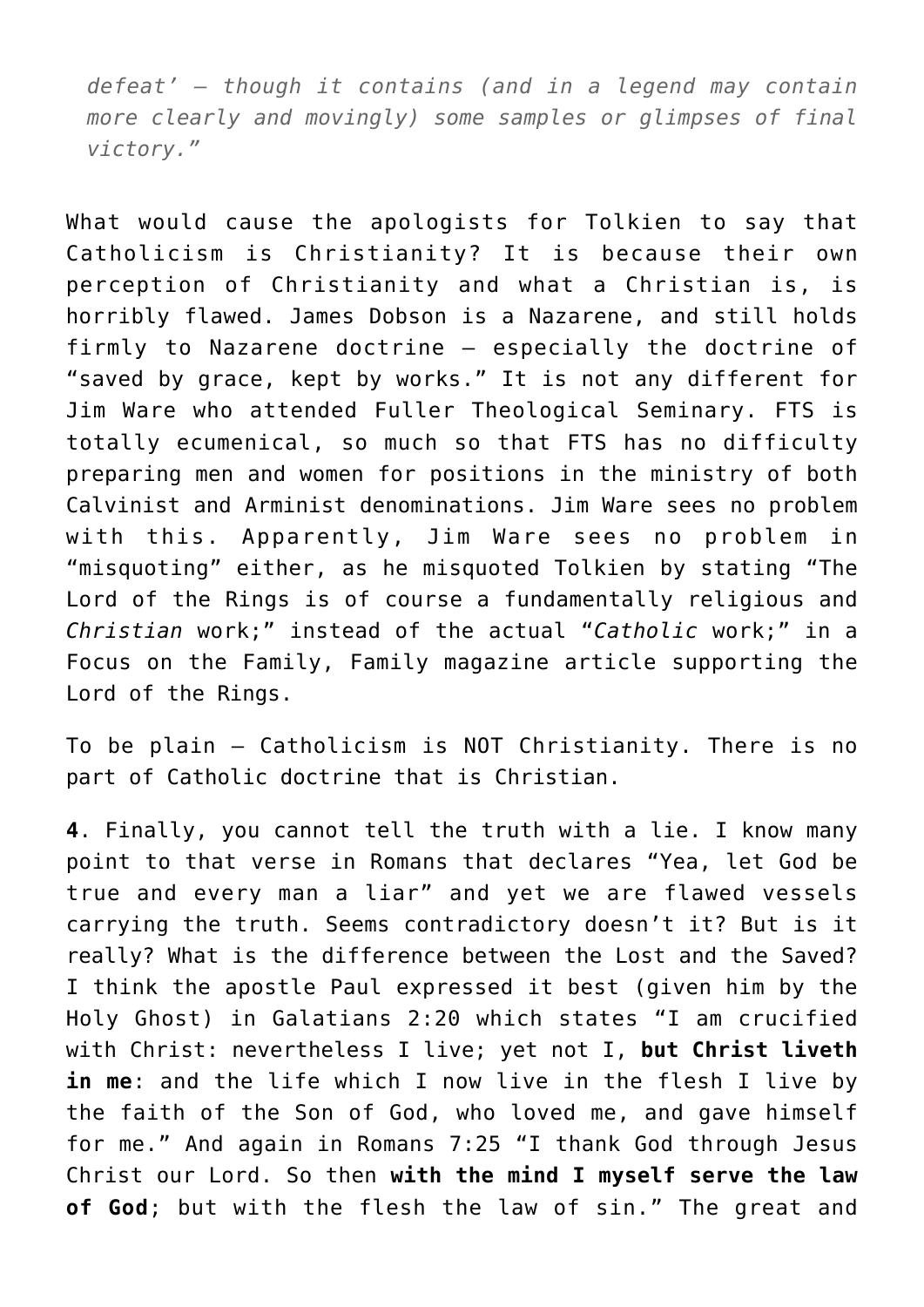fundamental difference that empowers us to carry the truth of the Gospel is that our soul has the righteousness of God; thus we can carry the truth and not be liars. The lost do not have this. Those that depend upon their works for their salvation do not have this. They are altogether liars. So, the principle holds true even here: You cannot tell the truth with a lie.

Should we then listen to those that continue to claim that "God" is presented in such books as The Hobbit, The Lion, The Witch, and The Wardrobe, and the Chronicles of Narnia?

A simple, to the point answer is: No. But the reason for the answer should be well understood. In Galatians 1:8-9 it is stated: "But though we, or an angel from heaven, preach any other gospel unto you than that which we have preached unto you, let him be accursed. As we said before, so say I now again, If any man preach any other gospel unto you than that ye have received, let him be accursed." Now these verses are not talking about the newly saved, or recently saved, untaught Christian. Rather, these verses refer to those that have studied the issue and believe that salvation is not secure in Christ, and preach the same. That same person is willing to defend that position *based upon scripture.* With that understanding, consider the following excerpt from a letter I received from Dr. James Dobson's personal assistant concerning his view on Eternal Security. The letter is dated February 29, 2000.

*"We welcome your inquiry pertaining to Dr. Dobson's beliefs on eternal security. In response, Dr. Dobson holds to the classic Arminian view–that is, he believes God never violates the free will of the individual. Dr. Dobson feels that the Lord does not force people to accept Him, nor will He lock them into an earlier commitment if they subsequently choose deliberately and willfully to disobey His known will.*

*Also, while Dr. Dobson does not affirm the doctrine of eternal security, he is at the same time confident that out*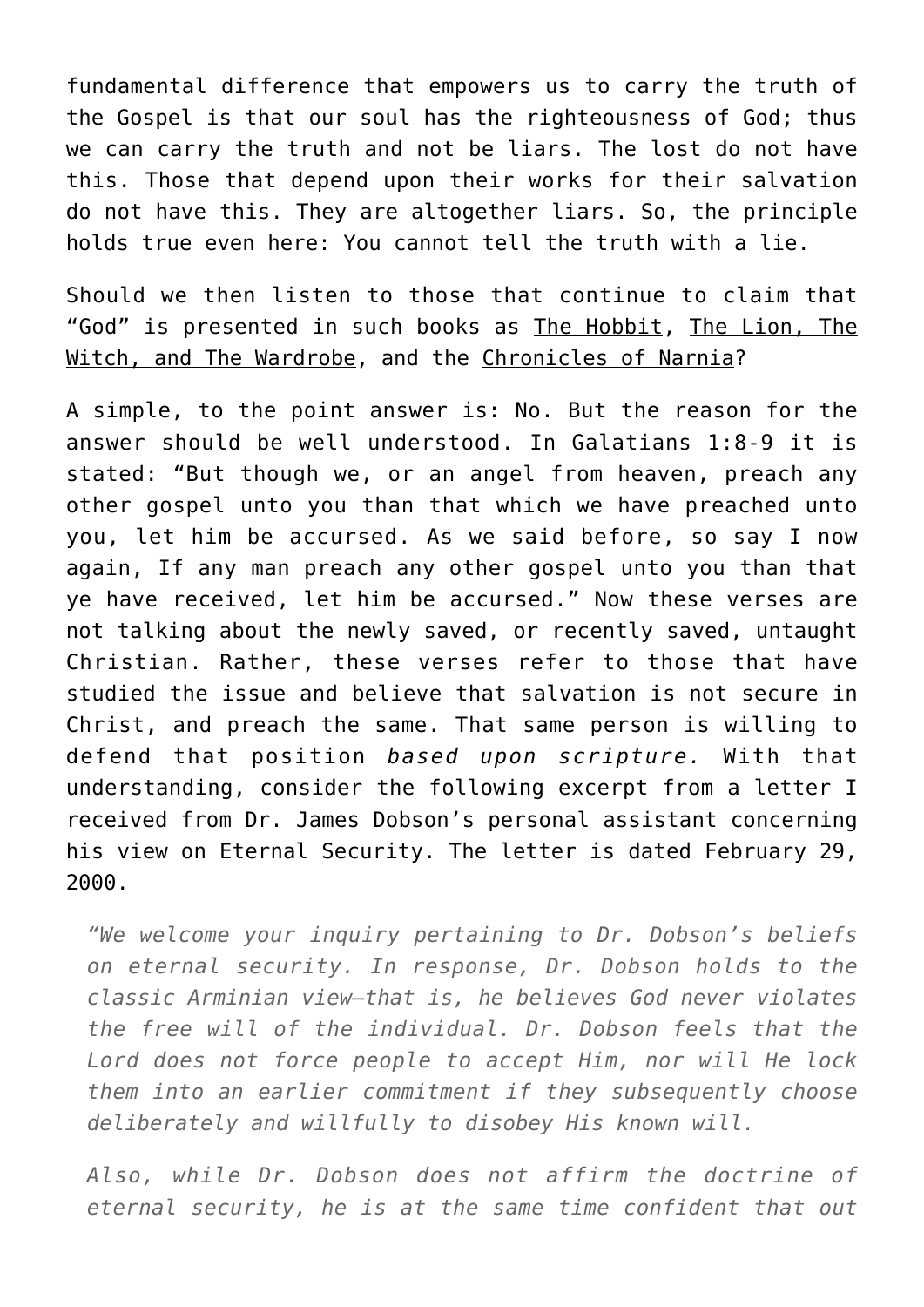*loving Heavenly Father will not banish us from fellowship with Him for our mistakes, human frailties, faults, and failings. God's forgiveness for sin is one of the foundation stones of the gospel message. Still, this does not change Dr. Dobson's conviction that the choice is ultimately ours. He believes it is possible for an individual to remove himself from the grace of God, and exit by the door through which he originally entered–the will. This means that, in Dr. Dobson's view, it is possible for a born-again Christian to shake his fist in God's face and say in essence, "I will have my own way!" When that occurs, "There remaineth no more sacrifice for sin." This scripture, which is quoted below in its larger context, is one of at least fifty references that may be cited in support of the theological perspective to which Dr. Dobson ascribes:"*

This then is the crux of the issue as to why we should not listen to such people. They are accursed of God for their perversion of the truth. This is the same problem that exists with J.R.R. Tolkien, C.S. Lewis and many others. Sadly, they do not know the Lord Jesus Christ, but rather have believed "another Jesus" . . .

For if he that cometh preacheth another Jesus, whom we have not preached, or *if* ye receive another spirit, which ye have not received, or another gospel, which ye have not accepted, ye might well bear with *him*. *(II Corinthians 11:4)*

. . . and followed the false light.

For such *are* false apostles, deceitful workers, transforming themselves into the apostles of Christ. And no marvel; for Satan himself is transformed into an angel of light. Therefore *it is* no great thing if his ministers also be transformed as the ministers of righteousness; whose end shall be according to